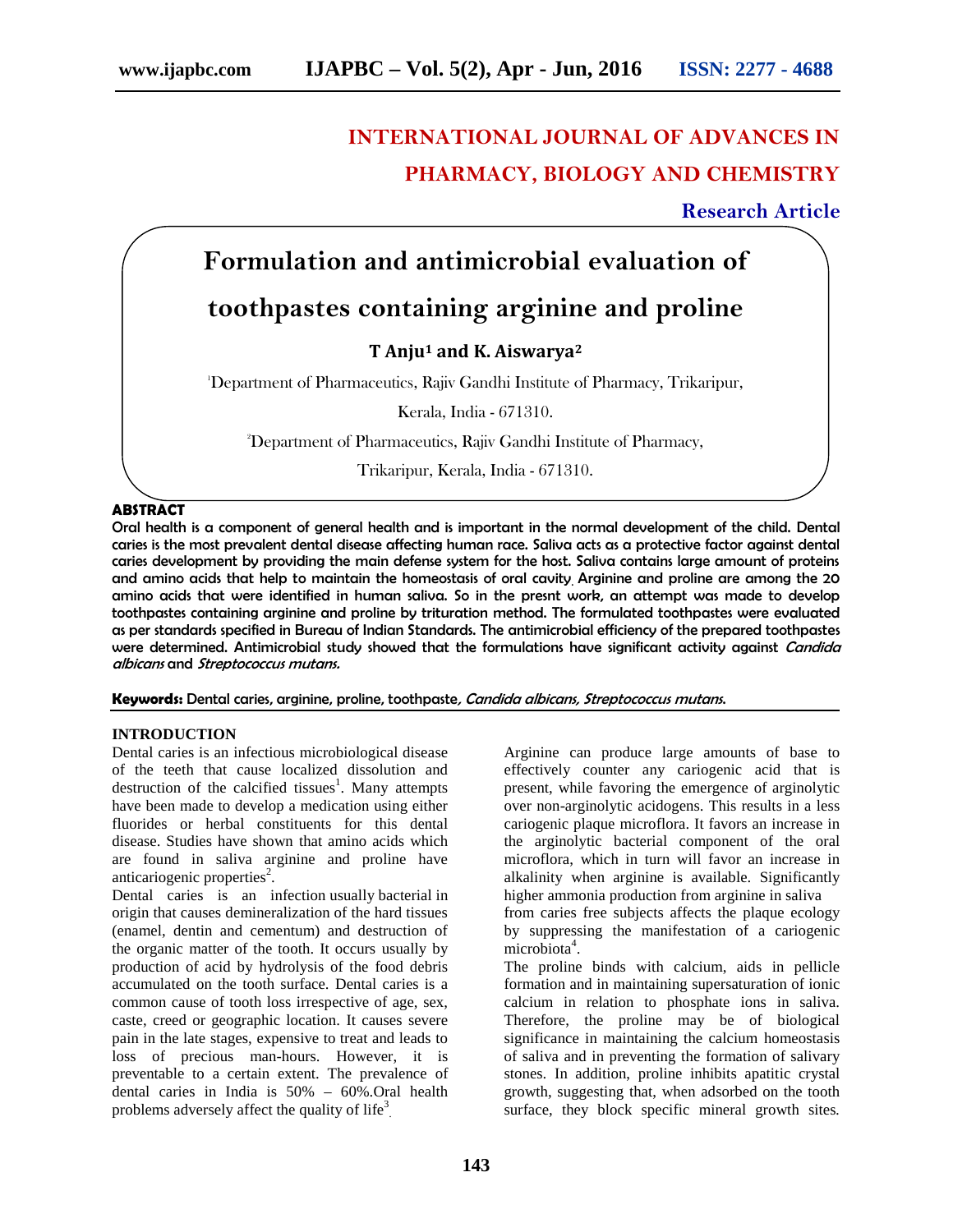Proline is involved in typical oral processes like mineral homeostasis and neutralization of toxic substances in the diet. Certain basic proline rich protein alleles which bind oral streptococci and neutralize biofilm acids<sup>2</sup>. Hence this study has been designed to prepare the toothpastes containing arginine and proline, characterization of toothpastes and to find out antimicrobial efficacy.

#### **MATERIALS AND METHODS**

L- arginine was obtained from Merck Specialities Private Limited, Mumbai and L-proline was from Hi media laboratories Pvt. Ltd., Mumbai. Calcium carbonate, glycerin, gum tragacanth, sodium alginate, sodium carboxy methyl cellulose, sodium lauryl sulphate, sodium saccharine, menthol, titanium dioxide, methyl paraben were procured from the college laboratory. Nutrient agar, Mutans Sanguis Agar*,* Sabroud Dextrose Agar, Mueller Hinton agar and Hi Antibiotic Zone Scale were from Hi-media laboratories Pvt. Ltd., Mumbai. All the chemicals and materials used were of analytical grade. Electronic balance (Ohaus corporation, Japan),  $_{P}^{H}$  meter (Eutech instrument), hot air oven (KEMI- HUHS-2) were used in this study.

#### **Preparation of the toothpaste with drug**

Laboratory preparation of toothpaste was done by trituration method. A liquid base was prepared first with humectants, preservatives and water. To this base binder was added, trituarated well and kept aside for 15 min to allow the binding agent to swell. Next, powder ingredients except detergent were sifted together and were added gradually to the aqueous mucilaginous mixture with slow but continuous stirring. After addition of all powders, flavouring agent(s) was/were added. Surface active agent was added at the end and mixed slowly and thoroughly to prevent aeration or foaming. Mixing was continued till all constituents were evenly distributed. The finished product thus obtained was allowed to stand for 24 h. The paste was finally filled into collapsible tubes, stored and used for further studies<sup>5</sup>.

#### **Evaluation of toothpaste**

#### **Determination of hard and sharp edged abrasive particles:**

The paste was extruded about 15 to 20 cm length from the collapsible tube of each sample on a butter paper. Then all the samples were tested by pressing it along its entire length by a finger for the presence of hard and sharp edged abrasive particles<sup>6</sup>.

#### **Determination of spreadability**:

About 1 gm of sample was weighed and placed at the centre of the glass plate (10X10 cm) and another glass plate was placed over it carefully. Above the glass plates 2 kg weight was placed at the centre of the plate avoid sliding of the plate. The diameter of the paste in centimeters was measured, after 30 min for all samples. The experiment was repeated three times and the averages were reported $6$ .

### **Determination of fineness:**

A sample of 10 gm was accurately weighed and placed in a 100 ml beaker. To this 50 ml of water was added and allowed to stand for 30 min with occasional stirring until the toothpaste was completely dispersed. This solution was passed through 150 micron Standard sieve. Then the sieve was washed with running tap water. Washing should be continued until all the matters passed through the sieve. After washing the residue remained on sieves was collected and dried in an oven at 105 ºC. After drying the sample was collected carefully and weighed $6$ .

Fineness was calculated by using the following formula,

Percentage by mass = 
$$
\frac{M1}{M}
$$
 X 100

Where M1 - Mass in grams of residue

retained on sieve

M - Mass in grams of material taken for the test

#### **Determination of pH:**

5 gm of sample was accurately weighed and placed in a 150 ml beaker. To this 45 ml of freshly boiled and cooled water was added at 27 °C. It was stirred well to make a thorough suspension. The pH was determined for all samples within 5 min by using digital pH meter<sup>6</sup>.

#### **Determination of foaming power:**

5 gms of sample was weighed and placed in a 100 ml glass beaker. To this10 ml of water was added and the beaker was covered with a watch glass and allowed to stand for 30 min, this operation was carried out to disperse the toothpaste in water. The contents of the beaker were stirred with a glass rod and the slurry was transferred to a 250 ml graduated measuring cylinder, during this transfer ensure that no foam was produced and no lump paste went into the measuring cylinder. The residue left in the beaker was transferred with further portion of 5-6 ml of water to the cylinder. The content of cylinder was adjusted to 50 ml by adding sufficient water and was maintained at 30 °C. The contents were stirred with a glass rod to ensure a uniform suspension. As soon as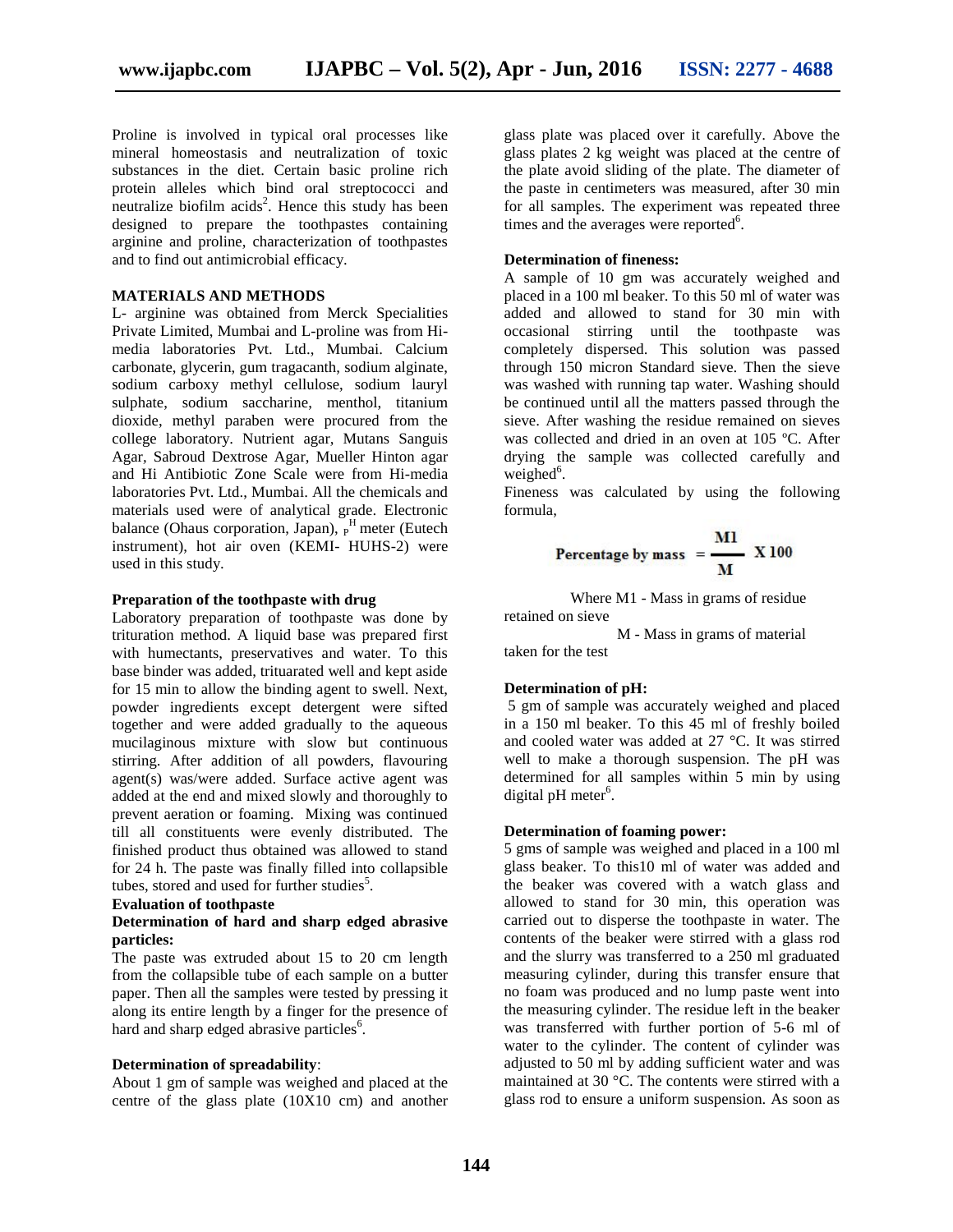the temperature of the content reached 30 °C, the cylinder was stoppered and 12 complete shakes were given to it. The cylinder was allowed to stand for 5 min and the volume of foam with water and water only was noted.

Foaming power is calculated by using the following formula

**Foaming power =**  $V1 - V2$ 

Where V1 - Volume in ml of foam with water V2 - Volume in ml of water only

## **Antimicrobial evaluation Microorganisms:**

Standard indicator strains were used for determining antimicrobial effect of toothpaste. The strains of *Streptococcus mutans*and *Candida albicans* were cultured in nutrient agar broth. The above mentioned organisms were subcultured on to their respective media *Streptococcus mutans* on Mutans Sanguis Agar*,* and *Candida albicans* on Sabroud Dextrose Agar.

## **Antimicrobial assay:**

The antimicrobial activity of different toothpastes was determined by modified agar well diffusion technique. The inoculums were prepared and adjusted to 0.5 McFarland turbidity standards. Then Mueller Hinton agar plates were inoculated with broth cultures of each isolate.After the plates were dry, wells were punched in each plates. The toothpastes were placed on predesignated area of 8 mm in diameter onto the surface of the plates and incubated at 35°C for 16 to 18 hours. After incubation, zone of inhibition was examined around the each well that contained the dentifrice. Diameters of the zones were measured with a Hi Antibiotic Zone Scale<sup>7</sup>.

# **RESULTS AND DISCUSSION**

The toothpastes were evaluated according to the standards specified by Bureau of Indian Standards.

The developed toothpastes were evaluated for hard and sharp edged abrasive particles and the formulations were free from hard and sharp edged abrasive particles.The results showed that the ingredients added to the toothpastes were ground properly and concluded that trituration is a good method for the preparation of toothpaste. The toothpastes are safe for the gums and enamel.

The maximum spreadability of toothpaste is 8.5 cm according to BIS standards. The prepared toothpastes

showed spreadability ranging from 5.8cm – 5.9 cm which concluded that all the formulations complied with the standard value. There was no difficulty in the filling of toothpastes and extrusion of toothpastes from the tubes.

According to BIS standards the maximum pH value of toothpaste is 10.5. The pH of the prepared formulations ranged from  $9.4 - 9.5$  and complied with the standard range of the toothpaste. So all toothpastes are considered safe for use.

The maximum fineness of the toothpaste is 0.5 % by mass according to the BIS standards. The fineness of the evaluated formulations ranged from 0.30- 0.32 % by mass which complied with the BIS standard of the toothpaste. It was concluded that there were no coarse particles in the toothpaste which cause scratching on enamel surface.

The minimum foam formation is 50 ml according to BIS standards. The foam formation of the evaluated toothpastes ranged from 55 - 56 ml showing that all the formulations complied with the standard values. The results showed that the foam formation of the evaluated toothpastes is sufficient for its cleansing action.

All the toothpastes which had been evaluated complied with the standards specified by BIS. Hence all the toothpastes were found to be of good quality.

# **ANTIMICROBIAL STUDIES**

The toothpaste containing arginine (F1) was more effective against *Streptococcus mutans* with a zone of inhibition of 22.5 mm diameter and toothpaste containing proline (F2) showed a zone of 22mm<br>diameter. Both toothpastes showed equal Both toothpastes showed equal effectiveness against *Candida albicans* with a zone of inhibition of 17.75mm diameter. Antimicrobial study showed that all the formulations have significant activity against *Streptococcus mutans and Candida albicans*).

# **CONCLUSION**

Thus the objectives of this investigation were realized with respect to development of toothpastes with arginine and proline and their evaluation and therefore the selected toothpastes can be consider as promising formulation for the treatment of dental caries caused by *Candida albicans* and *Streptococcus mutans*.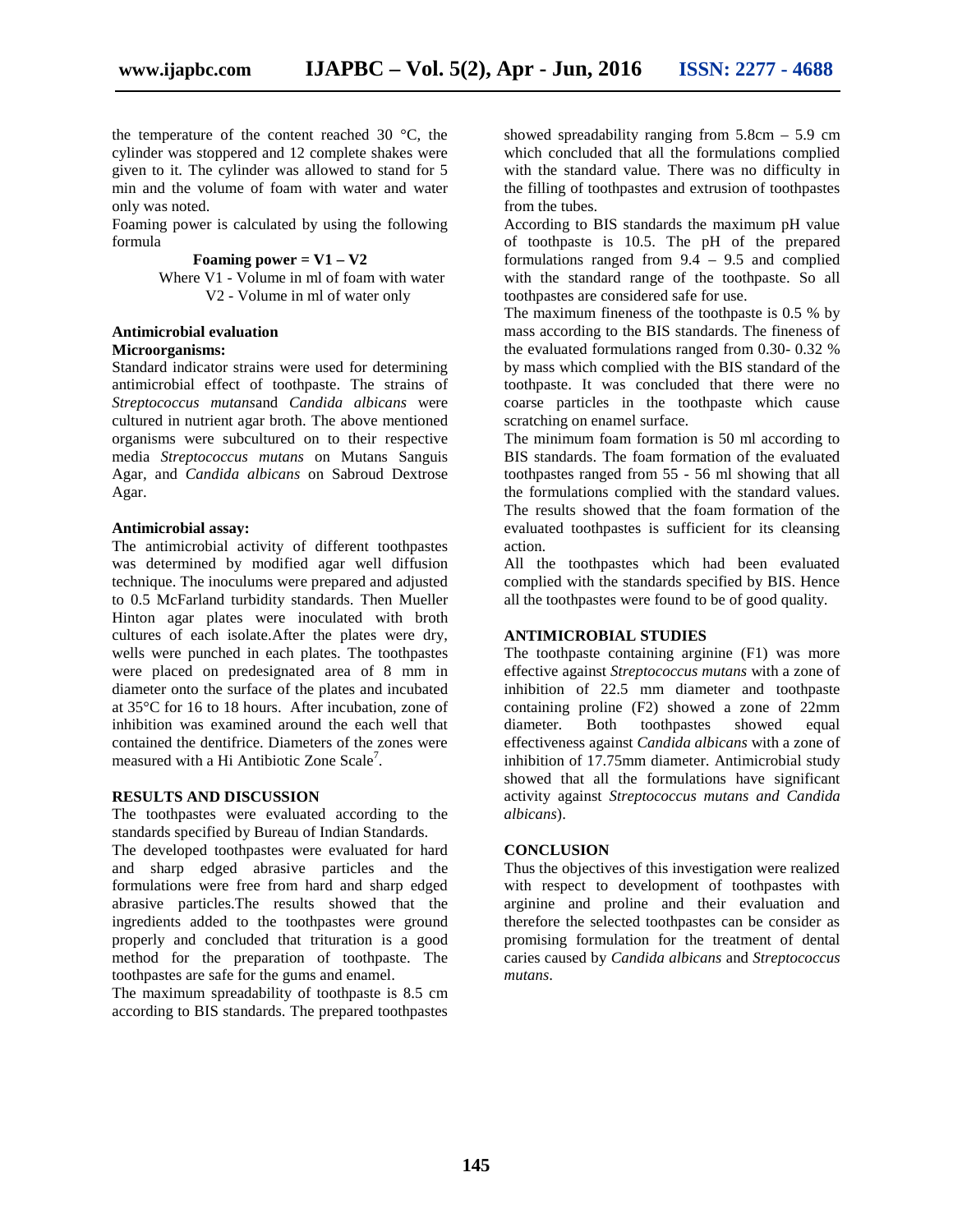| Composition of Toothpastes containing Arginine $8\%$ (F1) and Proline $8\%$ (F2) |          |     |  |  |  |
|----------------------------------------------------------------------------------|----------|-----|--|--|--|
|                                                                                  | Quantity |     |  |  |  |
| Ingredients                                                                      | F1       | F2  |  |  |  |
| Arginine $(\%)$                                                                  | 8        |     |  |  |  |
| Proline $(\%)$                                                                   |          | 8   |  |  |  |
| Calcium carbonate (%)                                                            | 55       | 55  |  |  |  |
| Glycerin (%)                                                                     | 30       | 30  |  |  |  |
| Sodium carboxy methyl cellulose (%)                                              | 1.2      | 1.2 |  |  |  |
| Sodium saccharine (%)                                                            | 0.2      | 0.2 |  |  |  |
| Sodium lauryl sulphate (%)                                                       | 1.5      | 1.5 |  |  |  |
| Menthol $(\%)$                                                                   | 1        | 1   |  |  |  |
| Titanium dioxide (%)                                                             | 1        |     |  |  |  |
| Methyl paraben (%)                                                               | 0.1      | 0.1 |  |  |  |
| Water up to $(\%)$                                                               | 100      | 100 |  |  |  |

**Table 1 Composition of Toothpastes containing Arginine 8%(F1) and Proline 8% (F2)**

**Table 2 Evaluation of toothpastes as per Bureau of Indian Standards**

| Formulation    | Hard and sharp<br>edged abrasive<br>particles | Spreadability<br>(cm) | pН  | <b>Fineness</b><br>$(\%$ by mass) | Foam formation<br>(ml) |
|----------------|-----------------------------------------------|-----------------------|-----|-----------------------------------|------------------------|
| F1             | Absent                                        | 5.9                   | 9.4 | 0.3                               | 55                     |
| F <sub>2</sub> | Absent                                        | 5.8                   | 9.5 | 0.32                              | 56                     |

**Table 3 Mean diameter of the zone of inhibition of toothpastes obtained after 18 hours of incubation.**

| Test organisms                     | Formulation    | Mean Zone of inhibition (mm) |
|------------------------------------|----------------|------------------------------|
| Candida albicans strain            | F1             | 17.75                        |
|                                    | F2             | 17.75                        |
| <i>Streptococcus mutans strain</i> | F <sub>1</sub> | 22.5                         |
|                                    |                |                              |



**Fig 1 Determination of hard and sharp edged abrasive particles**